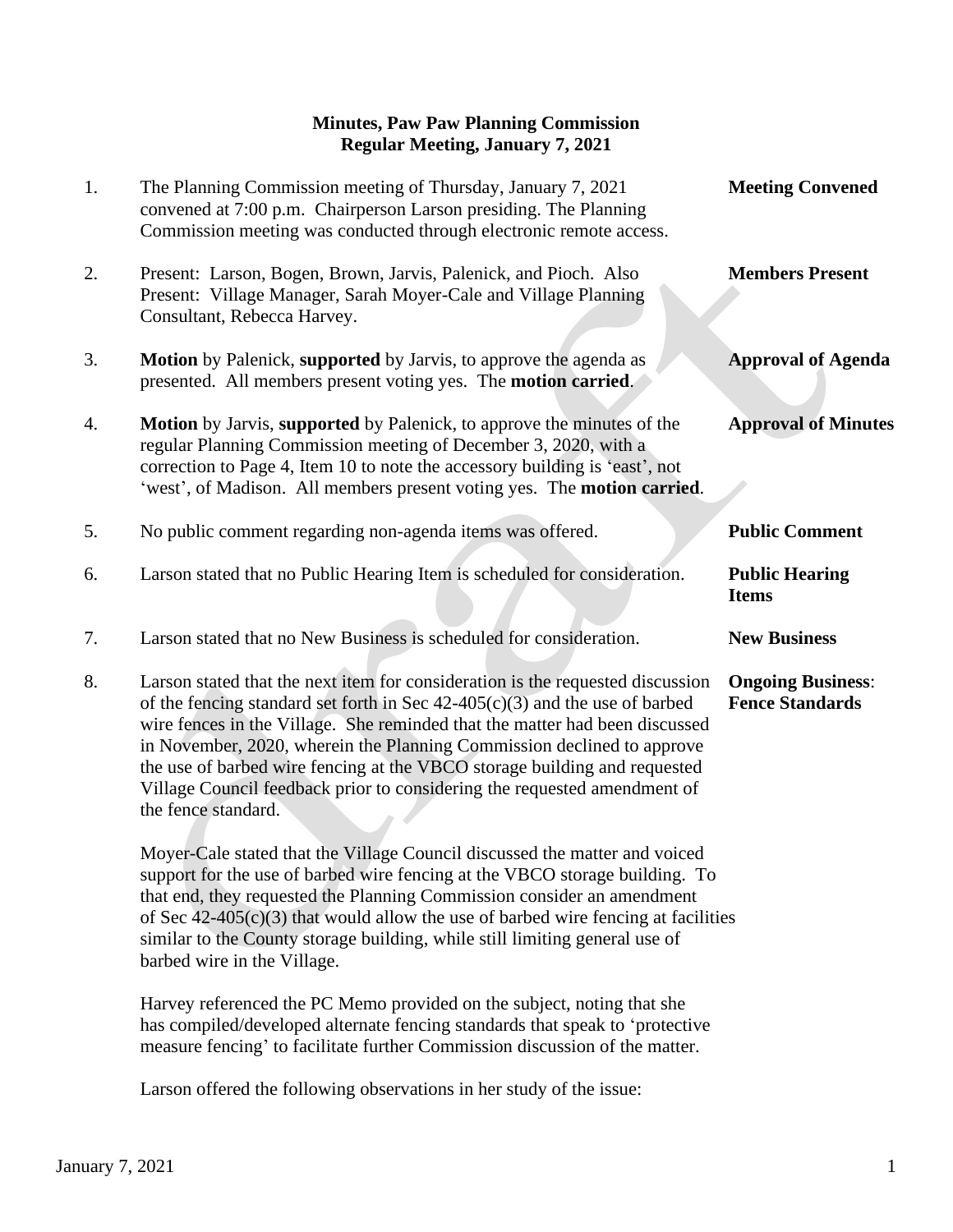- The use of barbed wire is the least expensive way to secure property, while more effective ways to secure property are through the use of exterior/interior lighting, motion detection, and a surveillance system.
- The use of barbed wire fencing is antiquated and no longer typical of urban areas.
- The effective use of barbed wire is suggested to require 9 ft fence heights where the barbed wire feature is outward-leaning . . which does not seem appropriate for a largely residential area frequented by school buses.
- Alternatives such as new anti-climb/anti-cut fence styles may be more supportable.

Larson expressed disappointment that the Village Council modified their previous position of prohibiting barbed wire fencing in the Village with little cause and without careful study.

Pioch inquired about the proposed use of barbed wire fencing at the VBCO storage building. Specifically, how close to the road and visible will the fencing be? He questioned why there was pressure to allow barbed wire fencing now . . reiterating that such fencing is not typical or desirous for urban areas and that alternative security measures appear to be available.

In response to the site-specific questions posed, Moyer-Cale presented the revised site plan for the VBCO storage building on which the updated fence proposal was indicated. She stated that the Council has asked the Planning Commission to pursue allowing barbed wire at this site. It would be within the Commission's purview to offer a range of ideas on the subject and explanations as to why the use of barbed wire is a concern.

Bogen noted his confusion at the County's choice of the location for the building given their concern for security. He feels the use of the building has changed from what was originally presented and approved, which may be what is causing the problem. He restated his position that fencing is not the best security measure.

Following lengthy discussion, the following points of consensus were noted:

- Discretion for allowing barbed wire fencing should not be available in the review process; it should be clearly allowed/disallowed.
- A 'protective measures fencing' standard be considered instead of reference to 'barbed wire fencing'.
- 'Protective measures fencing' should be defined to clarify if it includes barbed wire fencing. (photos should be used)

Harvey was directed to prepare draft text per the discussion of the Planning Commission for review at the February meeting